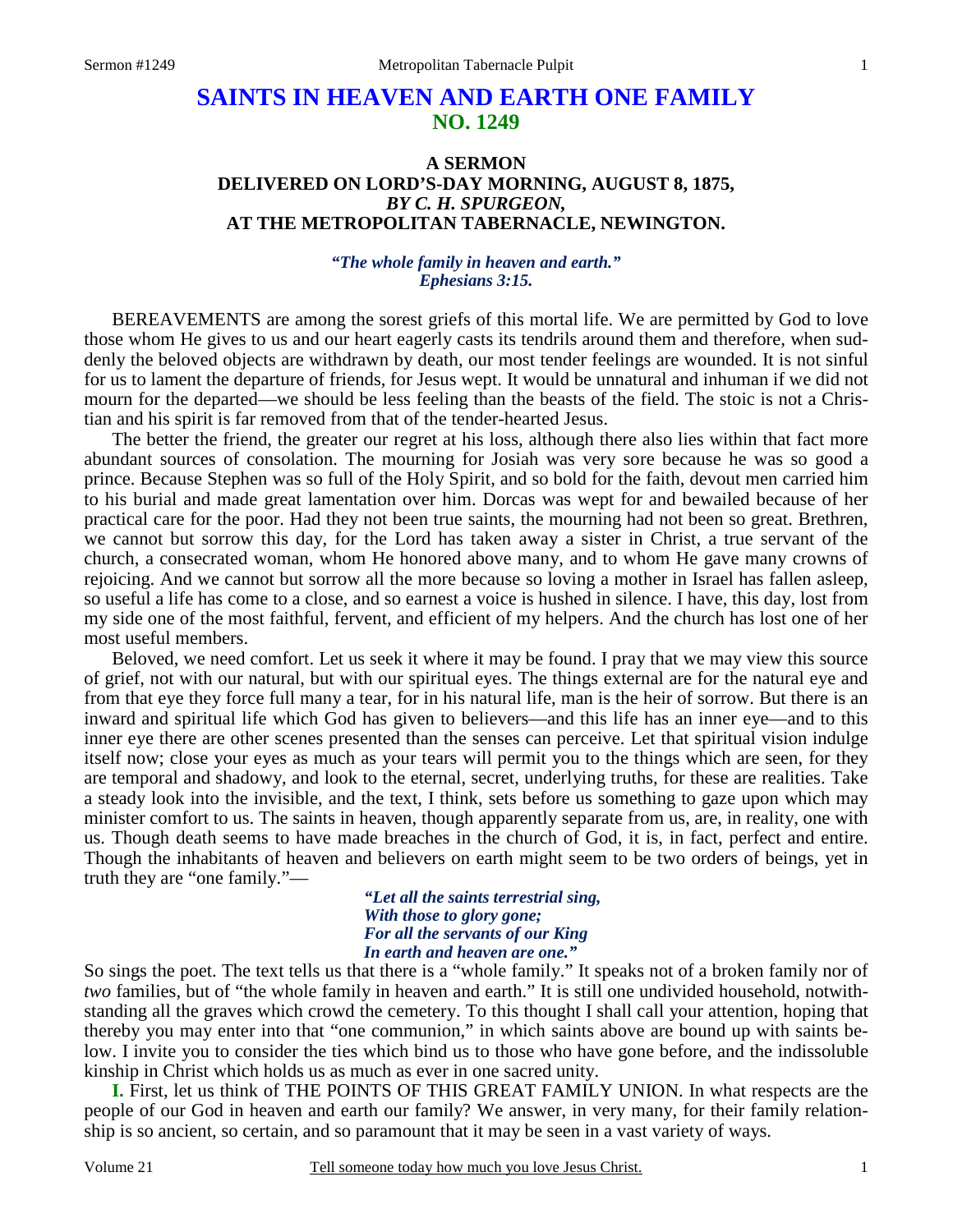Let us note, first, concerning those in heaven and earth whom the Lord loves that their names are all *written in one family register*. That mystical roll which eye has not seen contains all the names of His chosen. They are born by degrees, but they are chosen at once—by one decree set apart from the rest of mankind—by one declaration, "They shall be Mine," separated forever as hallowed things unto the Most High. "Blessed be the God and Father of our Lord Jesus Christ, who has blessed us with all spiritual blessings in heavenly places in Christ: according as He has chosen us in Him before the foundation of the world, that we should be holy and without blame before Him in love: having predestinated us unto the adoption of children by Jesus Christ to Himself, according to the good pleasure of His will, to the praise of the glory of His grace, in which He has made us accepted in the Beloved." We like to keep our own family registers. We are pleased to look back to the place where our parents recorded our names with those of our brothers and sisters. Let us gaze by faith upon that great book of life where all the names of the redeemed stand indelibly written by the hand of everlasting love. And as we read those beloved names, let us remember that they make but one record. The faithful of modern times are on the same page with the saints of the Old Testament, and the names of the feeblest among us are written by the same hand which inscribed the apostles and the martyrs. We confidently believe that Mrs. Bartlett's name is found in the same roll which contains yours, my sister, though you may be the most obscure of the Lord's daughters. "Even as you are called in one hope of your calling," so were you all comprehended in one election of grace.

 The saints above and below are also *one family in the covenant*, "ordered in all things and sure," made with them in the person of their one great federal Head, the Lord Jesus Christ. Sadly one are all the members of the human race in our first father, Adam, for in Adam we all fell. We realize that we are one family by the common sweat of the face, the common tendency to sin, the common liability to death but there is a second Adam, and all whom He represented are most surely one family beneath His blessed headship. What the Lord Jesus has accomplished was achieved for all His people. His righteousness is theirs. His life is theirs. His Resurrection is the pledge of their resurrection. His eternal life is the source and guarantee of their immortal glory—

#### *"With Him, their Head, they stand or fall— Their life, their surety, and their all."*

Let us think how close we are together then, for we are in very truth nearer to the saints in heaven than we are to the ungodly with whom we dwell. We are in one covenant headship with just men made perfect, but not with the unregenerate. We are fellow citizens with the glorified, but we are strangers and foreigners among worldlings. Christ Jesus represented us even as He represented the glorified ones in the old eternity, when the covenant was signed, and in that hour when the covenant stipulations were fulfilled upon the bloody tree. And He represents us with the glorified ones still, as He takes possession of the inheritance in the names of all His elect, and dwells in the glory which He is preparing for His one church.

 It is sweet to remember that all the saints in heaven and earth have *the covenant promises secured to them by the selfsame seal*. You know the seal of the covenant—your eyes delight to dwell upon it, it is the sacrifice of the bleeding Lamb. And what, my brothers and sisters, is the ground of the security of the saints above, but the covenant of divine grace, sealed and ratified by the blood of the Son of God? We are rejoiced to see that, in the epistle to the Hebrews, in connection with the spirits of just men made perfect, the Holy Spirit mentions Jesus the Mediator of the new covenant, and the blood of sprinkling, which speaks better things than that of Abel. The promise and the oath of God—those two immutable things, in which it is impossible for God to lie, are given to all the heirs of promise whether they are militant or triumphant. The Lord has said to them all, "I will be to them a God, and they shall be to Me a people." Glory be to His name, the blood which is the ground of our hope of heaven guarantees to the perfected that they shall abide in their bliss. They are there as the "redeemed from among men," which we also are this day. That same blood which has made white their robes has also cleansed us from all sin.

 The family in heaven and earth again will be plainly seen to be one, if you remember that they are *all born of the same Father*, each one in process of time. Every soul in heaven has received the new birth, for that which is born of the flesh cannot inherit a spiritual kingdom and therefore, even babes snatched away from the womb and breast ere yet they had fallen into actual sin, have entered heaven by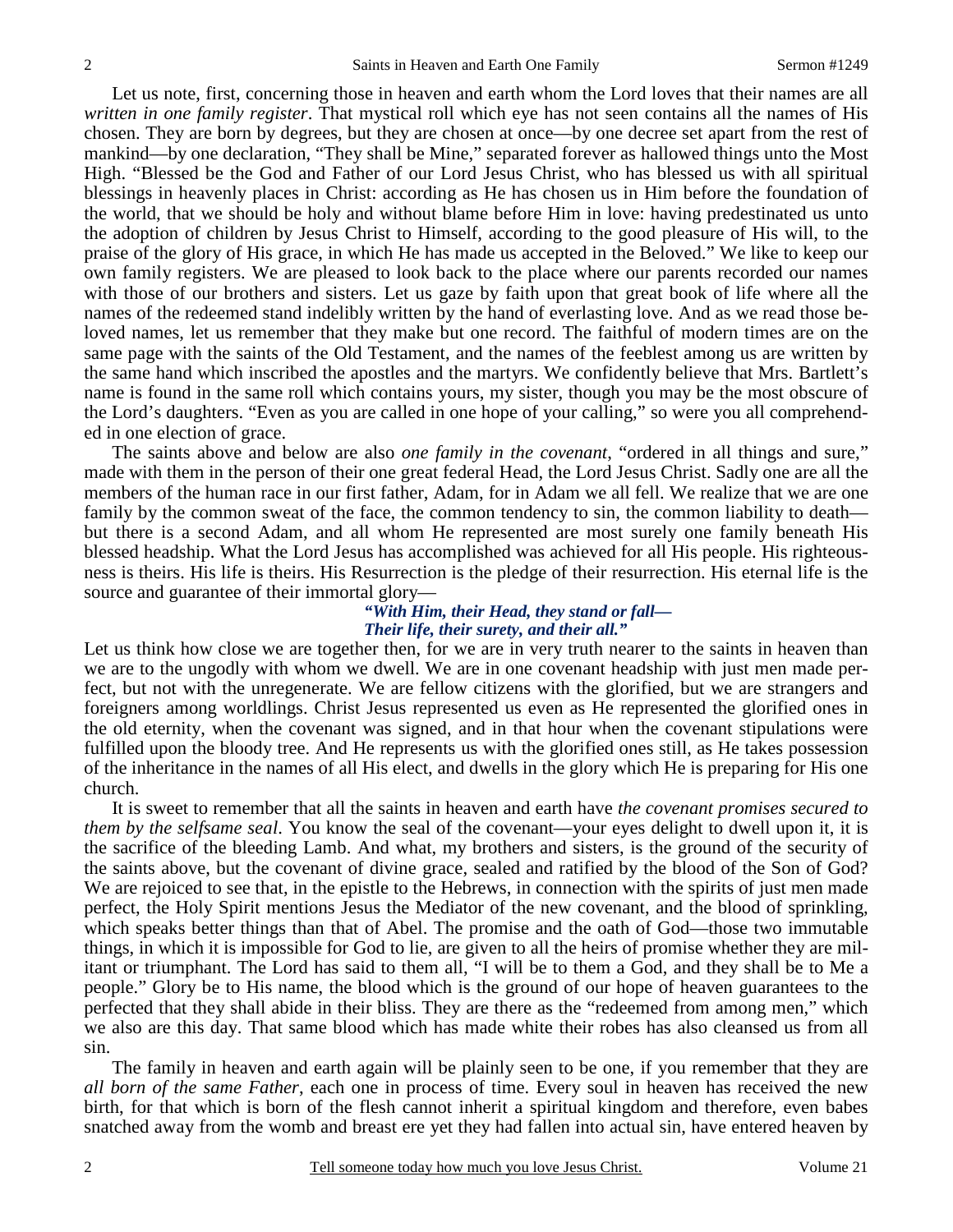regeneration. All there, whether they lived to old age or died in childhood, have been begotten again into a lively hope by the resurrection of Jesus Christ from the dead, and are born as to their heavenly state, not of blood, nor of the will of the flesh, nor of the will of man, but of God.

*The nature of all regenerate persons is the same*, for in all it is the living and incorruptible seed which lives and abides forever. The same nature is in the saints above as in the saints below. They are called the sons of God and so are we. They delight in holiness and so also do we. They are of the church of the first-born and so are we. Their life is the life of God and so is ours—immortality pulses through our spirits as well as through theirs. Not yet, I grant, is the body made immortal, but as to our real life we know who has said, "Whoever lives and believes in Me shall never die." Is it not written, "You are made partakers of the divine nature, having escaped the corruption which is in the world through lust"? I know there is no higher nature than the divine, and this is said to have been bestowed upon the saints below. The new life in heaven is more developed and mature. It has also shaken off its dust and has put on its beautiful garments, yet it is the same. In the sinner born to God but yesterday there is a spark of the same fire which burns in the breasts of the glorified above. Christ is in the perfected and the same Christ is in us, for we are "all of one," and He calls us all brethren. Of the same Father, begotten, into the same nature born, with the same life quickening us, are we not one family? Oh, it needs but little alteration in the true saint below to make him a saint above. So slight the change that in an instant it is accomplished. "Absent from the body and present with the Lord." The work has proceeded so far that it only remains for the Master to give the last touch to it and we shall be meet for glory and shall enter into the heavenly rest with capacities of joy as suitable for heaven as the capacities of those who have been there these thousands of years.

 We are one, yet further, brethren, because all saints, whether in heaven or earth, are *partakers in the same divine love*. "The Lord knows them that are His," not merely those in heaven but those below. The poor struggling child of God in poverty is as well known by God as yon bright songster who walks the golden streets. "The eyes of the Lord are upon the righteous, and His ears are open to their cry." I tell you, timid, trembling woman, humbly resting on your Savior, that you are as truly beloved of God as Abraham, Isaac, and Jacob who sit down at His table in glory. The love of God toward His children is not affected by their position, so that He loves those in heaven better and those on earth less. God forbid. You, being evil, are not so partial as to bestow all your love upon a son who has prospered in the world and give none of it to another who is bearing the burden of poverty. Our great Father loves the world of His elect with love surpassing thought and has given Himself to each one of them to be the portion of each individual forever. What more can He do for those in heaven? What less has He done for us? Jesus has engraved the names of all the redeemed upon His hands and heart; He loves them all unto perfection; if then, they all dwell in the bosom of God as the dearly beloved of His soul, are they not indeed one family?

 As they all receive the same love so are they all *heirs of the same promises* and the same blessed inheritance. I am bold to say that as a believer in Christ, heaven is as much mine as it is Paul's or Peter's. They are there to enjoy it and I am waiting to obtain it—but I hold the same title deeds as they do and as an heir of God and joint heir with Jesus Christ—my heritage is as broad and as sure as theirs. Their only right to heaven lies in the grace of God which brought them to believe in Jesus. And if we also have been brought by grace to believe in Jesus, our title to eternal glory is the same as theirs. Oh, child of God, do not think that the Lord has set apart some very choice and special blessings for a few of His people—all things are yours. The land is before you, even the land which flows with milk and honey, and the whole of it is yours, though you may be less than the least of all saints. The promise is sure to all the seed and all the seed have an interest in it. Remember that blessed passage, "If children, then heirs, heirs of God, joint heirs with Jesus Christ"—not if full-grown children. Not if well-developed children. Not if strong, muscular children but "if children," and that is all. Regeneration proves you to be heirs, and alike heirs, for there can be no difference in the heirship if they are all heirs of God and joint heirs with Jesus Christ. Will you think of this, you who are little in Israel? You who rank with the Benjamites? Will you sit down and think of this? You are one of the same family, as those bright spirits who shine as the stars forever and ever. And their inheritance is also yours, though as yet you have not come of age, and like a minor must wait till you have been trained under tutors and governors and educated for heaven. You are a prince, though as yet an infant. You are one of the Redeemer's kings and priests, as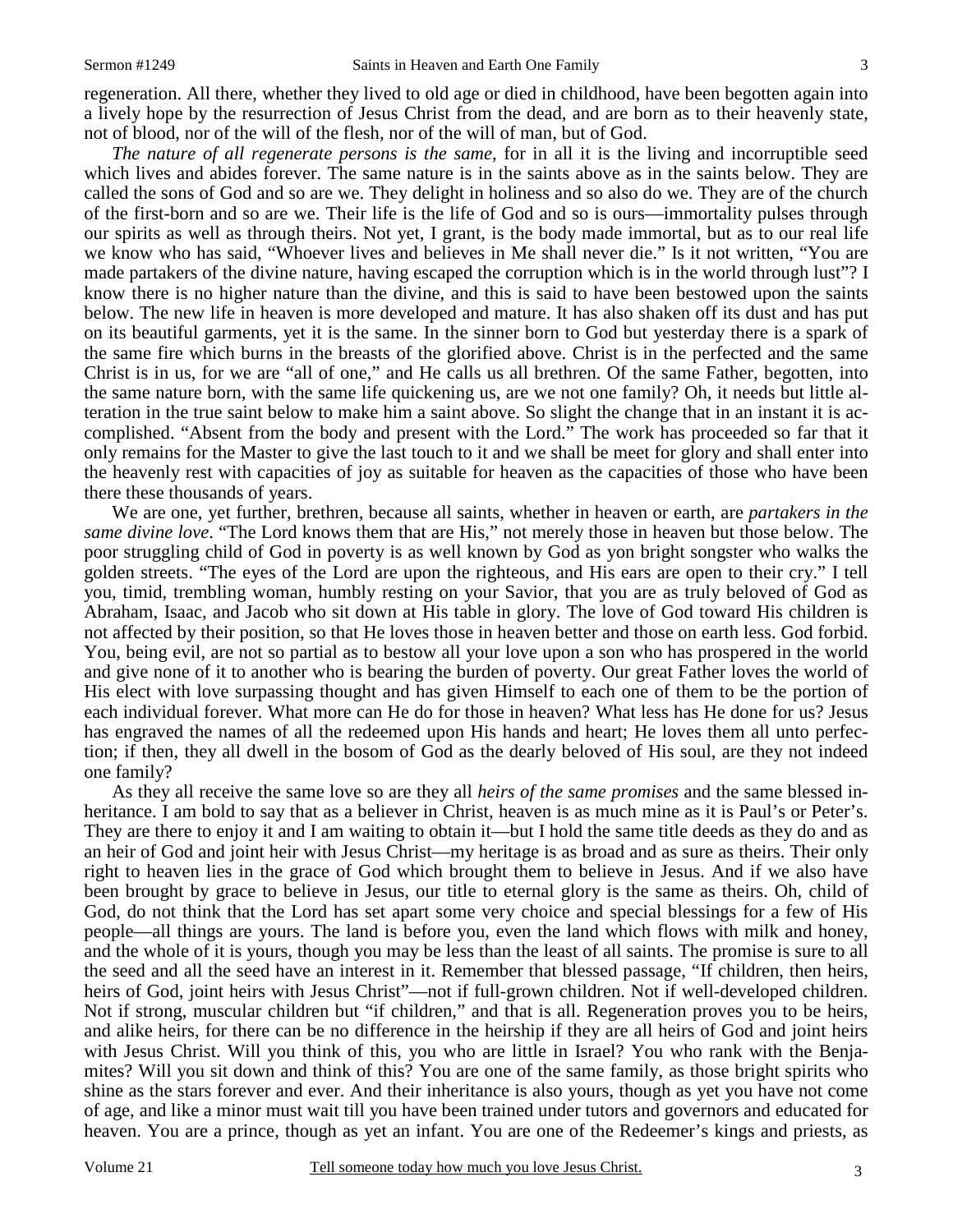yet uncrowned. You are waiting, waiting, but still secure of the inheritance. You are tarrying till the day breaks and the shadows flee away, but sure that in the morning the crown of life so long reserved will be brought forth and you also shall sit with Jesus on His throne.

 So might I continue showing the points in which the saints above and the saints below are akin, but this last must suffice.

*They are all members of one body—*and are necessary to the completion of one another. In the epistle to the Hebrews we are told concerning the saints above that "they, without us, cannot be made perfect." We are the lower limbs, as it were, of the body, but the body must have its inferior as well as its superior members. It cannot be a perfect body should the least part of it be destroyed. Hence it is declared that in the dispensation of the fullness of time, He will gather together in one, all things in Christ, both which are in heaven and which are on earth. The saints above with all their bliss must wait for their resurrection until we also shall have come out of great tribulation. Like ourselves, they are waiting for the adoption to wit the redemption of the body. Until all who were predestinated to be conformed to the image of the first-born shall have been so conformed, the church cannot be complete. We are linked to the glorified by bonds of indispensable necessity. We think that we cannot do without them, and that is true—but they also cannot do without us. "As the body is one and has many members, and all the members of that one body, being many are one body, so also is Christ." How closely this brings us together. Those for whom we sorrow cannot be far away, since we are all "the body of Christ and members in particular." If it is dark, my hands know that the head cannot be far off, nor can the foot be far removed—eyes, ears, feet, hands, head are all comprised within the limits of one body—and so if I cannot see my beloved friend, if I shall not again hear her gracious voice on earth, nor see her pleading tears, yet am I sure she is not far away and that the bond between us is by no means snapped, for we are members of our Lord's body, of which it is written, "Not a bone of Him shall be broken."

 Thus have I, according to my ability, set forth some of the points of this family union. May the Holy Spirit give us to know them for ourselves.

**II.** Let us now speak upon THE INSEPARABLENESS OF THIS UNION. "The *whole* family in heaven and earth," not the two families nor the divided family, but the *whole* family in heaven and earth. It appears at first sight as if we were very effectually divided by the hand of death. Can it be that we are one family when some of us labor on and others sleep beneath the greensward? There was a great truth in the sentence which Wordsworth put into the mouth of the little child when she said, "O master, we are seven."—

> *"'But they are dead: those two are dead! Their spirits are in heaven!' 'Twas throwing words away, for still The little maid would have her will, And said 'No, we are seven.'"*

Should we not thus speak of the divine family, for death assuredly has no separating power in the household of God. Like the apostle, we are persuaded that death cannot separate us from the love of God. The breach caused by the grave is only apparent—it is not real, the family is still united—for if you think of it, when there is a loss in a family the father is bereaved, but you cannot conceive of our heavenly Father's being bereaved. Our Father which art in heaven, You have lost none of Your children. We wept and went to the grave, but You did not, for Your child is not dead. Rather has Your child come closer unto Your bosom to receive a sweeter caress and to know more fully the infinity of Your love! When a child is lost from a family, the elder brother is a mourner, for he has lost one of his siblings, but our Elder Brother is not bereaved—Jesus has lost none of His. No, has He not, rather, brought home to Himself His own redeemed? Has He not rejoiced exceedingly to see His good work perfected in one whom He loved? There is no break towards the Father, and no break towards the Elder Brother, and therefore, it must be our mistake to fancy that there is any break at all. It cannot be that death divides our Israel—were not the tribes of Reuben and Gad and Manasseh one with the rest of Israel, though the Jordan rolled between? It is a *whole* family that redeemed household in heaven and in earth.

 How little death prevents actual communion it is impossible for us to tell. Some attractive but worthless books have been written pretending to unfold to us the connection between departed spirits and ourselves. But I trust you will not be led into such idle speculations. God has not revealed these things to us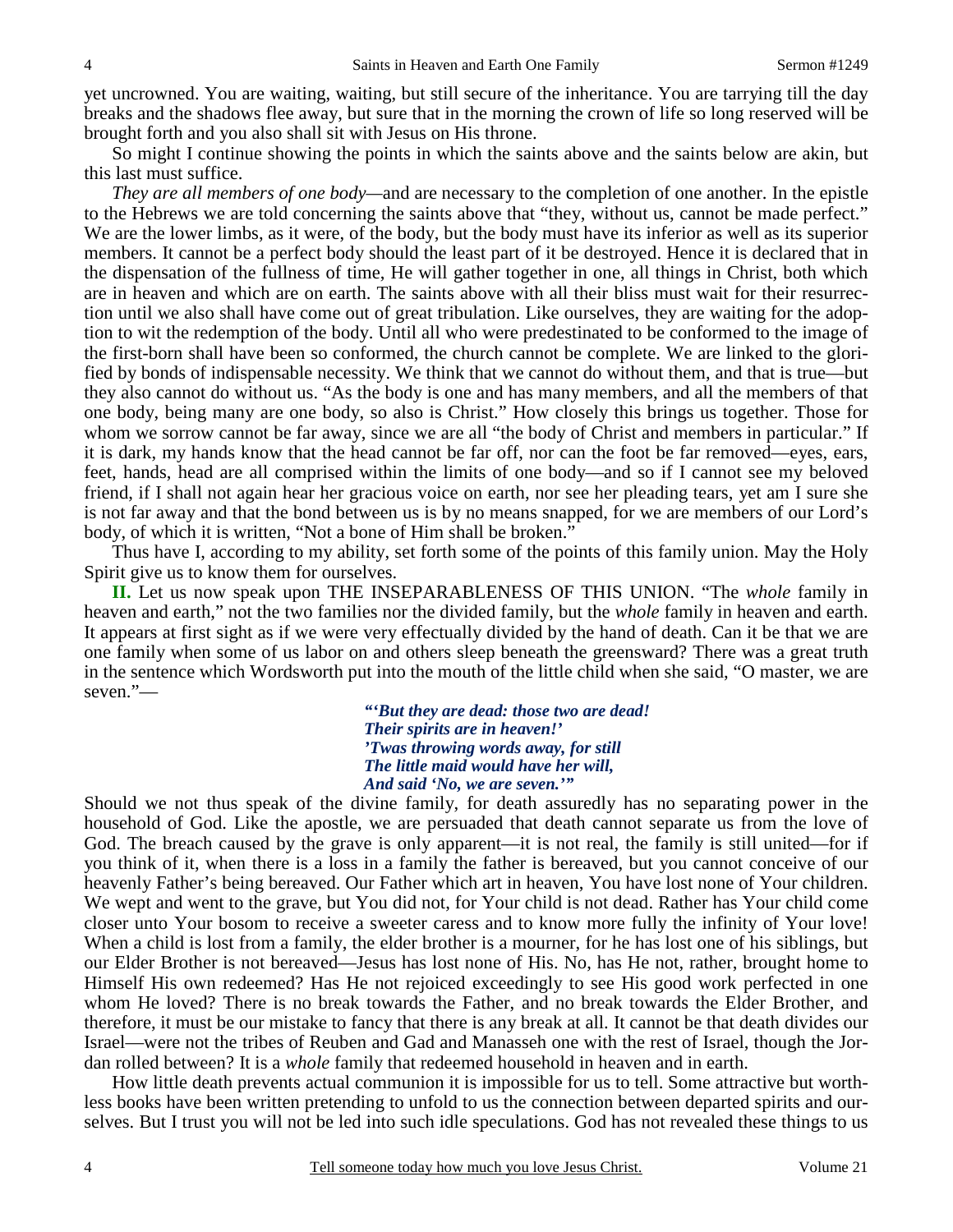and it is not for us to go dreaming about them, for we may dream ourselves into grievous errors if we once indulge our fancies. We know nothing about the commerce of the glorified with earth, but we do know that all departed saints are supremely blessed and that they are with Christ. And if they are with Christ, and we are with Christ, we cannot be far from each other. We meet all the saints of every age whenever we meet with God in Christ Jesus. In fellowship with Jesus you are come unto the city of the living God, the heavenly Jerusalem, and to an innumerable company of angels, to the general assembly and church of the first-born, whose names are written in heaven, and to the spirits of just men made perfect. It is impossible to restrict our communion with the people of God by the bounds of sect, race, country, or time, for we are vitally one with them all. Come, brothers and sisters, let us join our hands with those who have gone before, and let us, with equal love, join hands with those below, who before long will be numbered with the same company. Death has removed part of the family to an upper room, but we are still one family. There may be two brigades, but we are one army. We may feed in two pastures, but we are one flock. We may dwell awhile in separate habitations, but one homestead will, before long, receive us all.

 As a matter which grows out of death, it may be well to say that *space* makes no inroads into the wholeness of the Lord's family. So far as spirits are limited to place, there must be a vast distance between the saint in heaven and the saint on earth. But we ought to remember that space, which seems vast to us, is not vast relatively, either as to God or to spiritual beings. Space is but the house of God, no, God comprehends all space and space, therefore, is but the bosom of the eternal. Space also is scarcely to be reckoned when dealing with spiritual beings. We can love and commune with those who are across the Atlantic with as much ease as we can have fellowship with those in the next house. Our friends in Australia, though on the other side of the world, are by no means too distant for our spiritual embrace. Thought flies more swiftly than electricity. Spirits defy space and annihilate distance. And we, in spirit, still meet with the departed in our songs of praise, rejoicing with them in our Lord Jesus Christ. Space does not divide—there are many mansions, but they are all in our Father's house.

 And, dear brethren, it is such a great mercy that *sin*, that greatest of all separators, does not now divide us, for we are made near by the blood of Christ. When we think of those bright spirits before the throne of God, they seem to be of a superior race to us and we are half tempted to bow at their feet. But this feeling is rebuked in us, as it was in John, by the voice which said, "See you do it not. I am of your fellow servants, the prophets: worship God." They are one with us, after all, for they have washed their robes and made them white in the blood of the Lamb—and that is exactly what we have done. Beloved in Christ, we are already justified and accepted in the Beloved as much as the glorified. The veil is torn for us as well as for them. The dividing mountains of sin are overturned for us as well as for them; sinners as we are, we have access to God by the blood of Jesus—and with joy we draw near the throne of God. They have attained to perfection and we are following after. They see the Lord face to face, but we also, who are pure in heart, have grace given us to see God. The atoning blood has removed the middle wall and we are one in Christ Jesus.

 Neither do *errors* and failures of understanding divide the family of God; if, indeed, they did, who among us could be of the same family as those who know even as they are known? The little child makes a thousand mistakes and his elder brethren smile sometimes, but they do not deny that he is their brother because he is so ignorant and childish. Even so, dear brothers and sisters, we know very little now. Like the apostle, we may each one say, "I spoke as a child, I understood as a child, I thought as a child." For now we see through a glass darkly and only know in part, but this does not disprove our kinship with those who see "face to face." We are of the same school, though on a lower form, and it is written, "All your children shall be taught of the Lord." What they know they learned at those same feet at which we also sit.

 Neither can *sorrow* separate us. Ah, they know no tears, their griefs and their toils are ended, but we must abide awhile in the stern realities of life's battle, to wrestle and to suffer. But it is evident that we are not divided from them, for we are all spoken of in one sentence as, "These are they that are coming out of great tribulation," for so the translation may run. Those who are already arrived and those who are on the way are described as one company. The sick child is of the same family as his brother in perfect health. Soldiers who are enduring the brunt of the battle are of the same army as those who have gained their laurels. To deny that your warring soldier is a part of the host would be a great mistake. To say that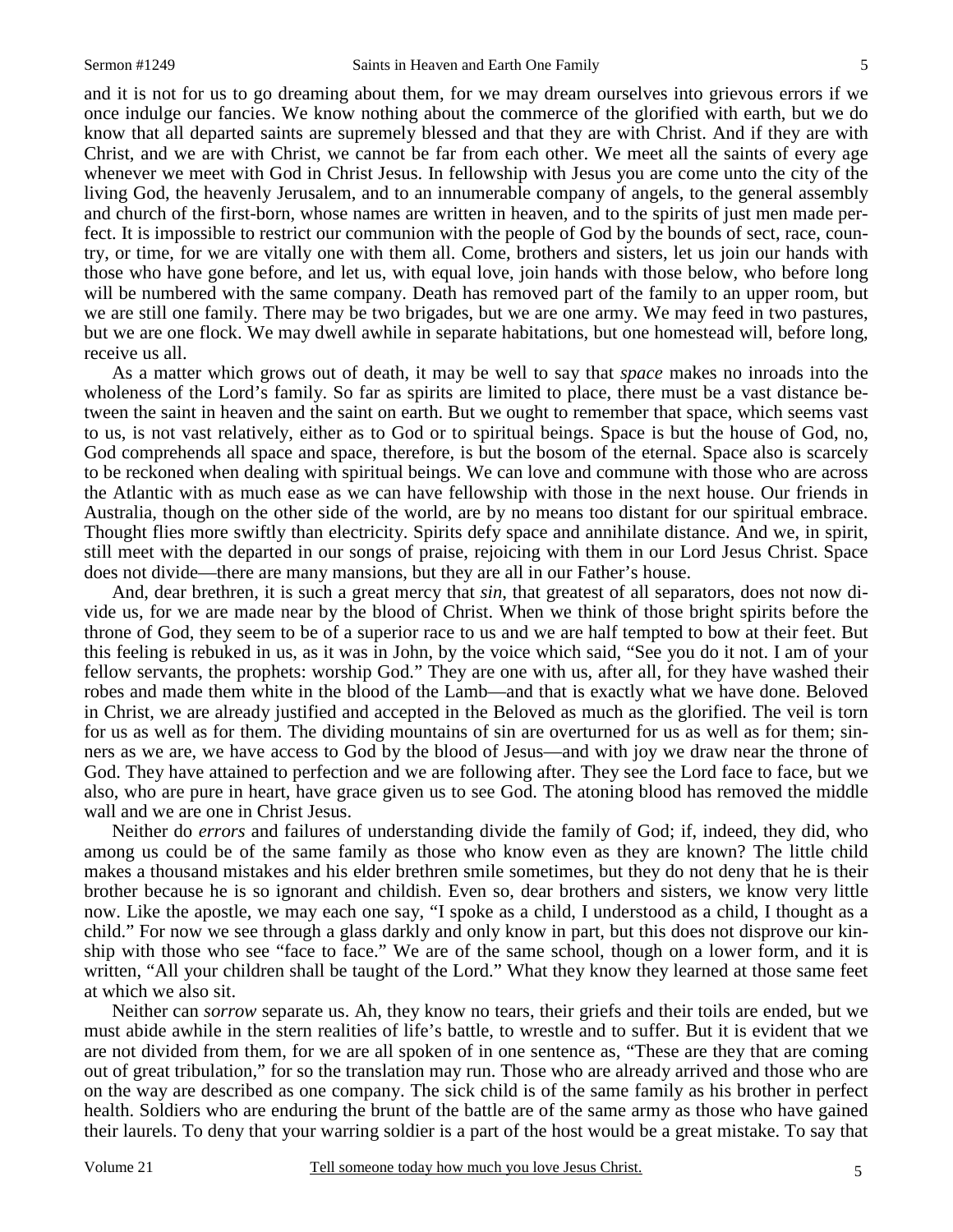he is not of the army because he is in the midst of the conflict would be cruel and false. The saints militant are of the same host as the triumphant. Those who are suffering are of the same company as the beatified. None of these things part us—we are still one family in Christ Jesus. Who shall separate us?

**III.** A topic of deep interest now comes before us—THE PRESENT DISPLAY OF THE UNION. We have been speaking of our being one family, but perhaps it appears to you to be only a pleasing theory and therefore, we will notice certain points in which our unity practically appears.

 I like to think, first, that the *service* of those who have departed blends with ours. I do not mean that they can descend to earth to preach and teach and labor. But I do mean this, that they being dead, yet speak. Their service projects itself beyond this life. A good man is not dead as to his influential life and real service for God as soon as the breath leaves his body. His work has a momentum in it which makes it roll on—his influence abides. "Even in their ashes live their known fires." A very large part of the power which the Holy Spirit gives to the church is found in the form of influence derived from the testimonies and examples of departed saints. Today the church of God feels the influence of Paul and Peter. At this very moment, the work of the apostles is telling upon the nations. Is it not certain that the energetic souls of Luther and Calvin have left vital forces behind them which still throb and pulsate? Perhaps the Reformers are doing as much today as they did when they were alive. So each man, according to his talent and grace, leaves behind him not merely his arrow and his bow, his sword and his shield for other hands to use—but the arrows which he shot before he died are still flying through the air and the javelin which he hurled before his hand was paralyzed in death is yet piercing through the bucklers of the foe. The influence of my dear sister, Mrs. Bartlett, will operate upon some of you as long as you live—and you will transmit it to your successors. You Christians will be the more intense because of her glowing example—and you sinners will find it the harder to live in sin when you remember her tearful warnings. Some of you, I do not doubt, will be her posthumous children, born unto her after she has entered into her rest. Do not let the living think that they are the sole champions in this holy war, for, to all intents and purposes, the spirits of the just made perfect stand side by side with them. And the battle is being carried on, in no small measure, by cannon which they cast and weapons which they forged. Though the builders are absent in body, yet the gold, silver and precious stones which they builded, their Lord will establish forever.

 Then again, we are one family in heaven and earth, and that very visibly, because the influence of *the prayers* of those in heaven still abides with us. Do not misunderstand me; I am no believer in the intercession of the saints above. I believe that they pray, but I believe it to be a damnable error to urge anyone to seek their intercession. What I mean is very different. I mean that prayers offered while they were here and unanswered in their lifetime still remain in the church's treasury of prayer. Many a mother dies with her children unsaved, but the prayers she continually offered for them will prevail after her death. Many a minister and many a private member pleads with God for blessing on the church and perhaps does not see it, but prayer must be answered—and 50 years afterwards it is possible that the church will reap the result of those supplications. Is not Scotland today the better and the holier for the prayers of John Knox? Is not England the brighter for the prayers of Latimer and Ridley? The august company of the glorified have ceased to kneel with us in person, but in effect they do so. They have gone to other work, but the incense which they kindled when they were below still perfumes the chambers of the church of God.

 Further, our unity with them will be seen in this, that their *testimony* from above blends with ours. The church is ordained to be a witness. My brethren, we try to witness as God helps us to His truth as it is in Jesus, even as those who are above once witnessed with us here in life and in death. What a sweet witness dying Christians often bear when they cannot speak, in the gleam of the eyes, in the perfect rest of soul which others may well envy, enjoyed just in the moment when pain was most severe and the flesh was failing. But now that these spirits have entered within the veil, do they cease their testimony? No. Hear them. They bear witness to the Lamb, saying, "For You were slain and have redeemed us to God by Your blood." They make known to angels and principalities and powers in heavenly places the manifold wisdom of God, according to the eternal purpose which He purposed in Christ Jesus our Lord. We are engaged with them in revealing the abundant mercy and all-sufficiency of the Lord. You are comrades with us, you shining ones. You are fellow witnesses for Jesus and therefore you are one with us.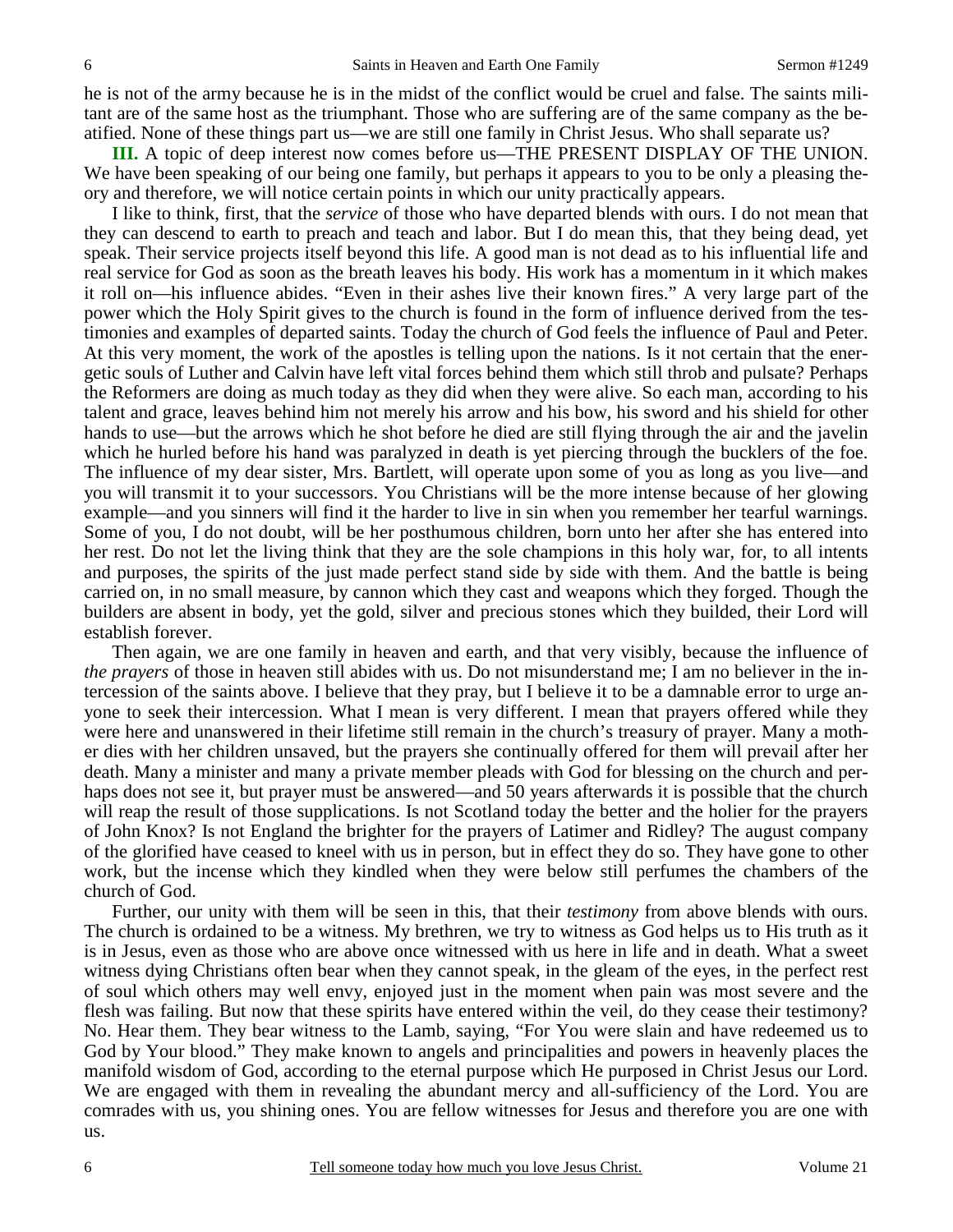The main employment of saints above is *praise*. Beloved, what is ours but praise, too? Is it not well put by our poet—

#### *"They sing the Lamb in hymns above, And we in songs below"?*

Their music is sweeter than ours, freer from discord and from all that is cold or wandering, but still, the theme is the same and the song springs from the same motive—and is worked in the heart by the same grace. I think I shall never praise my Lord in heaven more sincerely than I often praise Him now, when my mouth cannot speak, for the flooding of my soul's delight and joy in my God, who has taken me up out of the horrible pit and out of the miry clay, and set my feet upon a Rock and established my goings, and put a new song into my mouth. The deep obligations of every day overwhelm me with indebtedness. I cannot but praise my God, when I think of dire necessities perpetually supplied, multiplied sin continually pardoned, wretched infirmity graciously helped. Yes, we are one family, because when holy worship goes up into the ears of the Eternal, our praise blends with the praise of those who are glorified above, and we are one.

 Brethren, I believe we are one in some other points as well. Do you not rejoice over sinners? Is it not one of our holidays on earth when the prodigal returns? "Verily I say unto you there is joy in the presence of the angels of God over one sinner that repents." Do you ever cry out against sin and groan because of the power of error in the land? Know you not that the souls under the altar also cry with the same indignation, "O Lord, how long! Will You not judge and avenge Your own elect?" Do you not expect, each day, the coming of your Lord, and look for it with rapture? They also do the same. They say there is no hope in heaven, but who told them so? The saints, like ourselves, are looking for the blessed hope, the glorious appearing of our Lord and Savior Jesus Christ. Your joy, your desire, your hope—are not these the same as theirs before the throne of God?

 Towering over all is the fact that *The Well-Beloved is the common joy of saints in heaven and on earth*. What makes *their* heaven? Who is the object of all their worship? Who is the subject of all their songs? In whom do they delight themselves all the day long? Who leads them to living fountains of waters and wipes all tears from their eyes? Beloved, He is as much all in all to us as He is to them. Jesus, *we* know You and *they* know You. Jesus, we love You and they love You. Jesus, we embrace You and they embrace You. Jesus, we are oftentimes lost in You, and they are lost in You. Sun of our soul, life of our life, light of our delight, You are that to us which You are to them and herein we are all one.

**IV.** Last of all, there is to come, before long, A FUTURE MANIFESTATION OF THIS FAMILY UNION, much brighter than anything we have as yet seen. We are one family and we shall meet again. If they cannot come to us we shall go to them, by-and-by. It does not often happen that we carry to the grave one who is known to all this congregation, but seldom does a week pass but what one or other of our number, and frequently two or three, are taken home. I have to look upon you and upon myself as so many shadows. And when I meet you, how often does the question occur to me, "Who will go next?" Naturally, I think of some of you who have grown gray in your Master's service and have passed your threescore years and ten. You must go soon, my brothers and my sisters. And I know you are not grieved at the prospect. Yet the young as well as the old are taken home. And men in middle life, with the marrow moist in their bones, are removed, even as those who lean upon their staff for very age. Who knows but what *I* may leave you soon? My brother, who knows but that *you* may be called away? Well, in that blessed day when we leave the earth, we shall perceive that as we are free of the church below, we are citizens of the church above. Whenever some of us enter an assembly of believers, they recognize and welcome us—the same reception awaits us above! We shall be quite at home in heaven when we get there. Some of you have more friends in heaven than on earth. How few are left of your former friends, compared with the many who have gone above? In the day when you enter into heaven, you will perceive that the church is one family, for they will welcome you heartily and recognize in you a brother and a friend, and so, together with them, you shall adore your Lord.

 Remember there is coming another day in which the family union of the church will be seen, and that is when the trumpet shall sound and the dead shall be raised. It may be that we shall all be of the company of those who sleep and if so, when the trumpet sounds, the dead in Christ shall rise first, and we shall have our share in the first resurrection. Or, if our Lord should come before we die, we shall be "alive and remain." But we shall undergo a change at the same moment as the dead are raised, so that